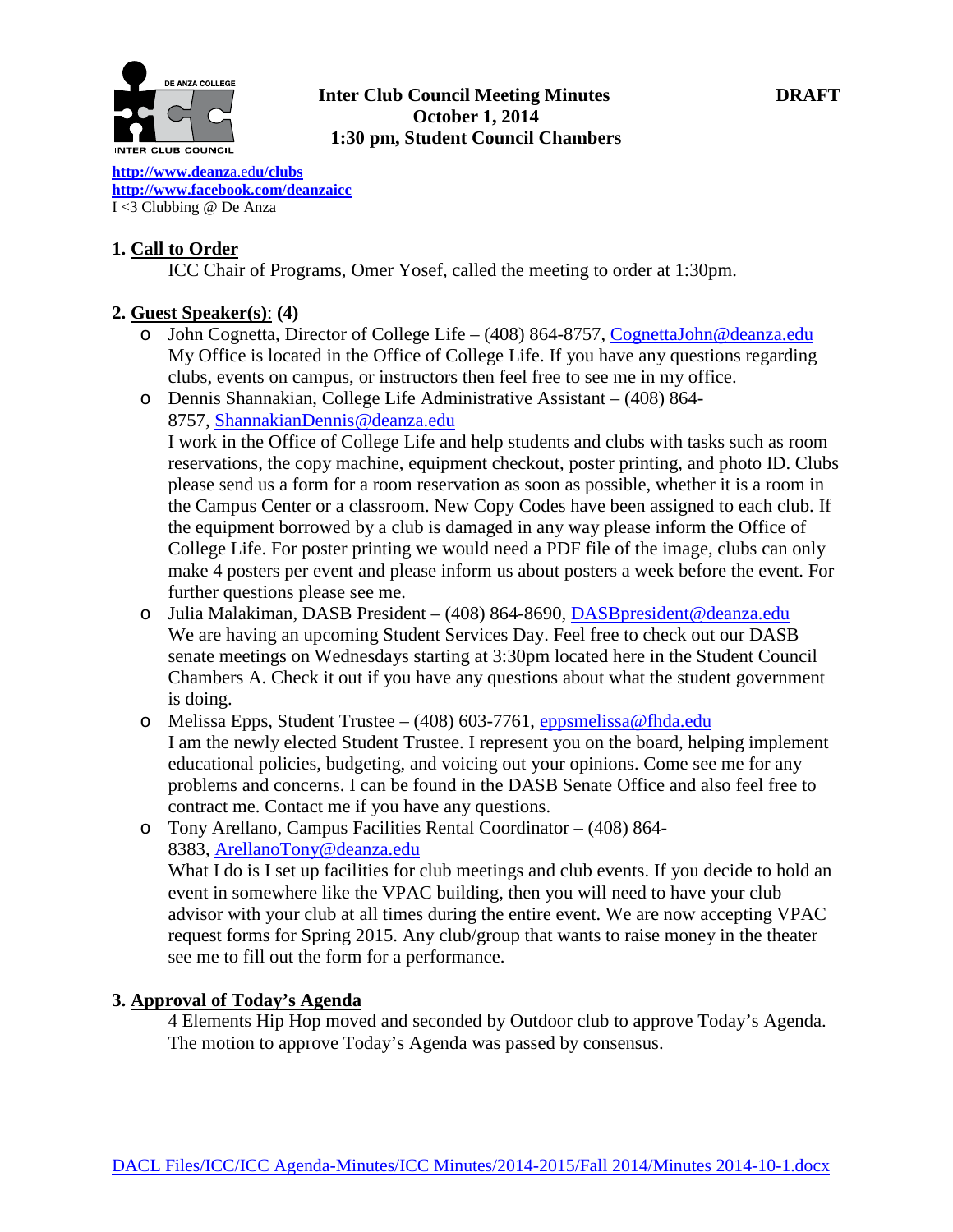## **4. Approval of the Minutes – June 11, 2014**

InterVaristy moved and seconded by CSA to approve the Minutes of June 11, 2014. There were no objections. The motion to approve the Minutes of June 11, 2014 was passed by consensus

#### **5. Club(s) on Probation:**

 **5a. Clubs who missed Fall 2014 Welcome Week Info Tent (8)**

**Ballet Folklorico, DECA, Environmental Economy and Computer Science (EECS), Fellowship of Overseas Students (FOS), Global Financial Analysts (GFA), Permias Indonesian Student Organization (PISO), Radical Vegans of De Anza (RVODA), SACNAS, De Anza Chapter**

 **5b. Clubs who had to reschedule Welcome Week date/time and will be fined \$25 that go to the ICC Emergency Relief Fund #44-4289 (8)**

**Active Community Engagement (ACE), Auto Technology Club, Film Society, Future Business Leaders of America (FBLA), Philosophy Club, Psychology Club, Students for Justice (SFJ), The Tribe**

#### **6. Club(s) on Trial: (2)**

- **Book Club**
- **Hong Kong Student Association (HKSA)**
- **7. Inactive Club(s): (4)**
	- **Muslim Student Association (MSA) – by in person request 9/25/14**
	- **Strategic Management Association – by email request 9/26/14**
	- **Martial Arts Club – by email request 9/28/14**
	- **Latin Dance Club – no Club Financial Roster and missed Welcome Week Info Tent (2 probations)**

#### **8. Number of Active Clubs: (67)**

#### **9. Calendars**

#### **9.1 ICC/Club Calendar of Events as of 9/30/14** Information is from the Event Planning Request Form (**New Information in Bold**/ \* Money collected)

**Thurs Oct 2 Club Karaoke hosted by ICC – 11:00am – 1:00pm, Campus Center Patio Thurs Oct 9 Club Day hosted by ICC – 11:00am – 1:00pm, Main Quad**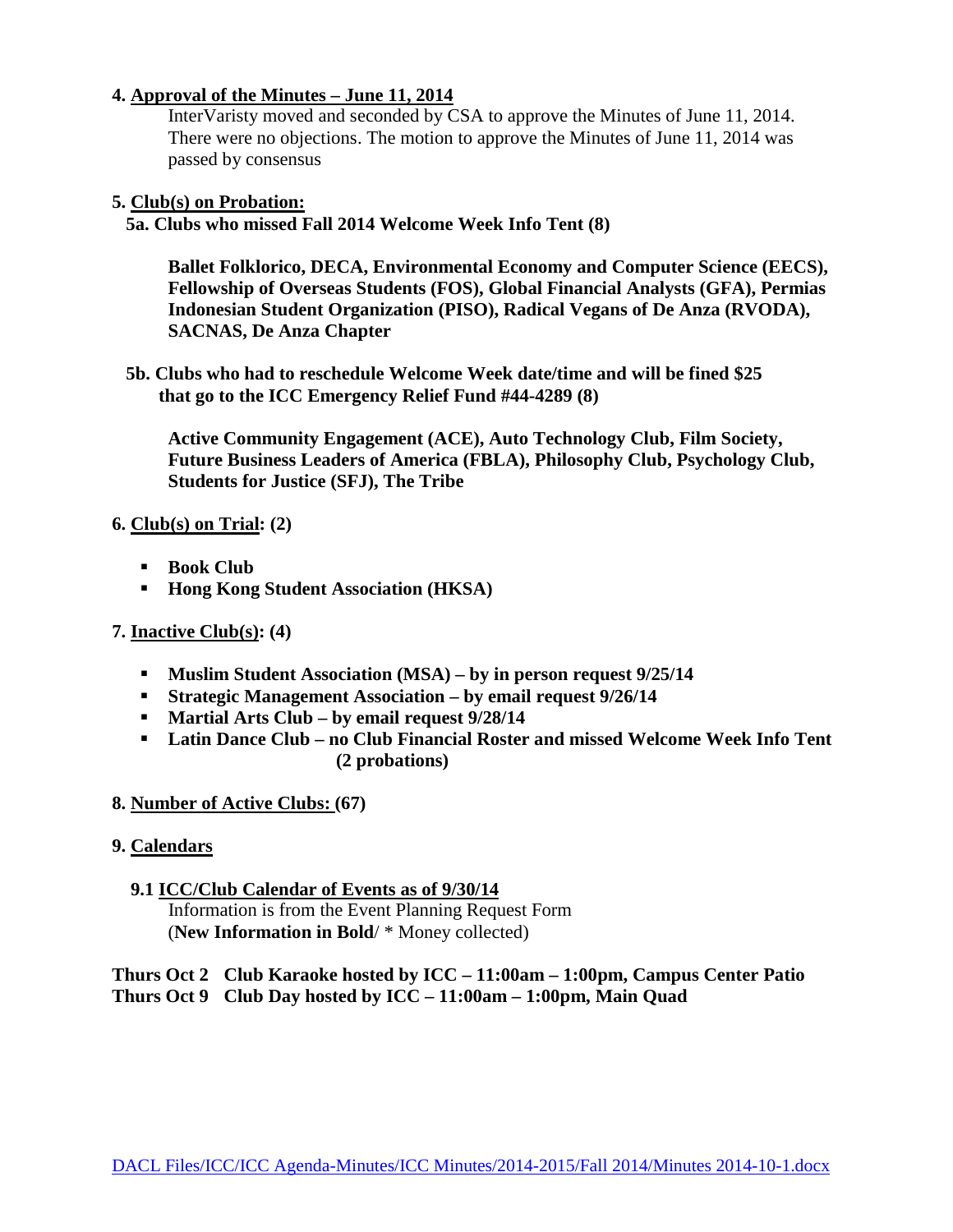#### **9.2 DASB Calendar of Events as of 9/30/14**

 Information is from the Event Planning Request Form (**New Information in Bold**/ \* Money collected)

**Wed Oct 15 Diversity Awareness Speaker Event – 11:00am – 2:00pm, Conference Rm A Thurs Oct 30 Halloween Event – 11:30am – 1:00pm, Campus Center Patio Stage Thurs Oct 30 Horror Movie Night – 6:00pm – 9:30pm, Conference Rm B**

#### **10. ICC/Club Account Balance Status 2014-2015 (New Information in Bold) (As of 9/30/14)**

| <b>Club/ICC Allocation Account</b>     | $(\#41 - 54730)$ | \$10,000.00 |
|----------------------------------------|------------------|-------------|
| <b>ICC Allocation-New Club Account</b> | $(H41-54720)$    | \$2000.00   |
| <b>ICC Emergency Relief Account</b>    | $(H44-4289)$     | \$7,385.73  |
| <b>ICC Events Award Account</b>        | $(\#41 - 54600)$ | \$11,000.00 |
| <b>ICC Inactive Hold</b>               | $(\#44-4300)$    | \$12,609.07 |
| <b>ICC Scholarship Account</b>         | $(#44-4310)$     | \$4,476.43  |
| <b>ICC</b>                             | $(#44-4320)$     | \$2,465.32  |

#### **11. Business**

## **11.1 Club/ICC Allocation Account Budget Request**

Developer's Guild moved and seconded by Psychology to approve MOA's request of \$150 from the Club/ICC Allocation Account #41-54730 to MOA #41- 54376-4013 for a New Club Banner. CCPC moved and seconded by 4 Elements Hip Hop to end discussion. There were no objections to end discussion. The motion to approve MOA's request of \$150 from the Club /ICC Allocation Account #41-54730 to MOA #41-54376-4013 for a new club banner was passed by consensus.

#### **11.2 Club/ICC Allocation Account Budget Request**

Saltworks moved and seconded by Philosophy to approve ICC's request of \$500 from the Club/ICC Allocation Account #41-54730 for ICC Event Awards Account #41-54720 for 2 more \$50 "I Love Clubbing" Drawing for F/W/S, 1 more \$100 New Club Drawing, 1 more \$50 Fall and Spring Dance 10 Tickets Sales Drawing. Outdoor Club moved and seconded by MOA to end discussion. There were no objections to end discussion. The motion to approve ICC's request of \$500 from the Club/ICC Allocation Account #41-54730 to ICC Events Awards Account #41-54600 was passed by consensus

## **11.3 ICC/DASB Fall Dance Income**

ICC Advisor, La Donna Yumori-Kaku went over the request to have the ICC/DASB 2014 Fall Dance Income change from the ICC Emergency Relief Fund to go instead to the ICC Scholarship.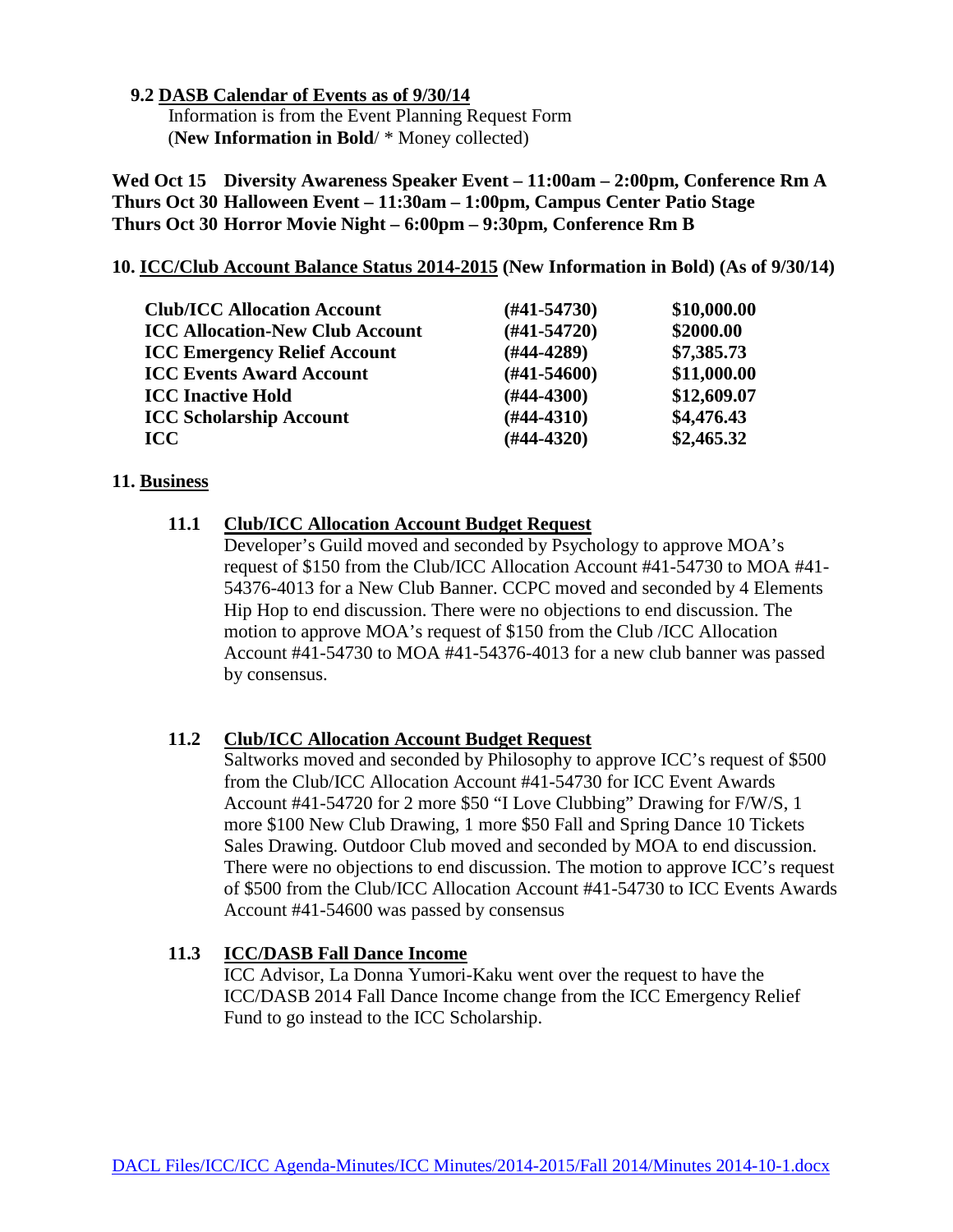## **11.4 ICC Chair Elections**

ICC Chair of Programs, Omer Yosef, went over the requirements for the ICC Chair Elections. Must be enrolled at De Anza College with a minimum of 7.5 quarter units and a maximum of 18 units throughout the term of officer beginning in fall and winter quarter. Must be a student not on academic or administrative probation and maintain a current/quarterly and an overall cumulative GPA of at least 2.5 at the time of application, election/confirmation and throughout the term of office

# **11.5 New Student Orientation Classes – Summer, 2014**

**(8 x \$50) 1 for the most and 7 x \$50 Drawing)**

A drawing was held for clubs who participated in Summer, 2014 New Student Orientation. Congratulations APASL for winning \$50 for having the most completed classes! Congratulations DSA, FOS, ISV, IYF, MOA, Philosophy Club, and Visionaries Conversation Club (VCC 2050) for winning \$50 in your club accounts!!!

# **12. Reports:**

ICC Chair of Finance, Simon Siu

1. Hey guys, welcome back! If you guys did not know, you can request money for us! Also, Omer is the truest homie.

ICC Chair of Programs, Omer Yosef

- 1. Welcome, welcome, welcome, welcome, welcome, welcome, welcome, welcome, welcome, welcome, welcome, welcome, welcome, welcome, welcome, WELCOME!
- 2. Club Karaoke is tomorrow! October 2nd. Come sign up for a chance to win a \$50 gift card
- 3. Club Day is next Thursday October 9nth. Sign up to perform and win \$100 and be best spirited or best decorated to win \$100!

ICC Chair of Marketing, Joyce Lin

- 1. It was nice to see so many new faces this quarter. Hopefully more people will get involved this quarter.
- 2. We want your club meeting time print out, so we will put it on the glass display outside to help advertise.
- 3. I created a Club Day event on the ICC Facebook page. Help me

ICC Advisor, La Donna Yumori-Kaku

- 1. Welcome Back! I look forward to another "active Club life".
- 2. ICC Financial Roster needs to be current and completely filled out: Only the signatures on the current list are recognized for financial transaction. The club is responsible for having it current otherwise it will cause delays in payment if the signatures don't match the requisition/independent contracts.
- 3. Event Planning Request Form: Clubs need to fill out an Event Planning Request Form to reserve meeting rooms and club events. Please don't assume that your club can use an empty classroom or Sunken Garden etc. Please allow at least 10 days to process. Please plan in advance.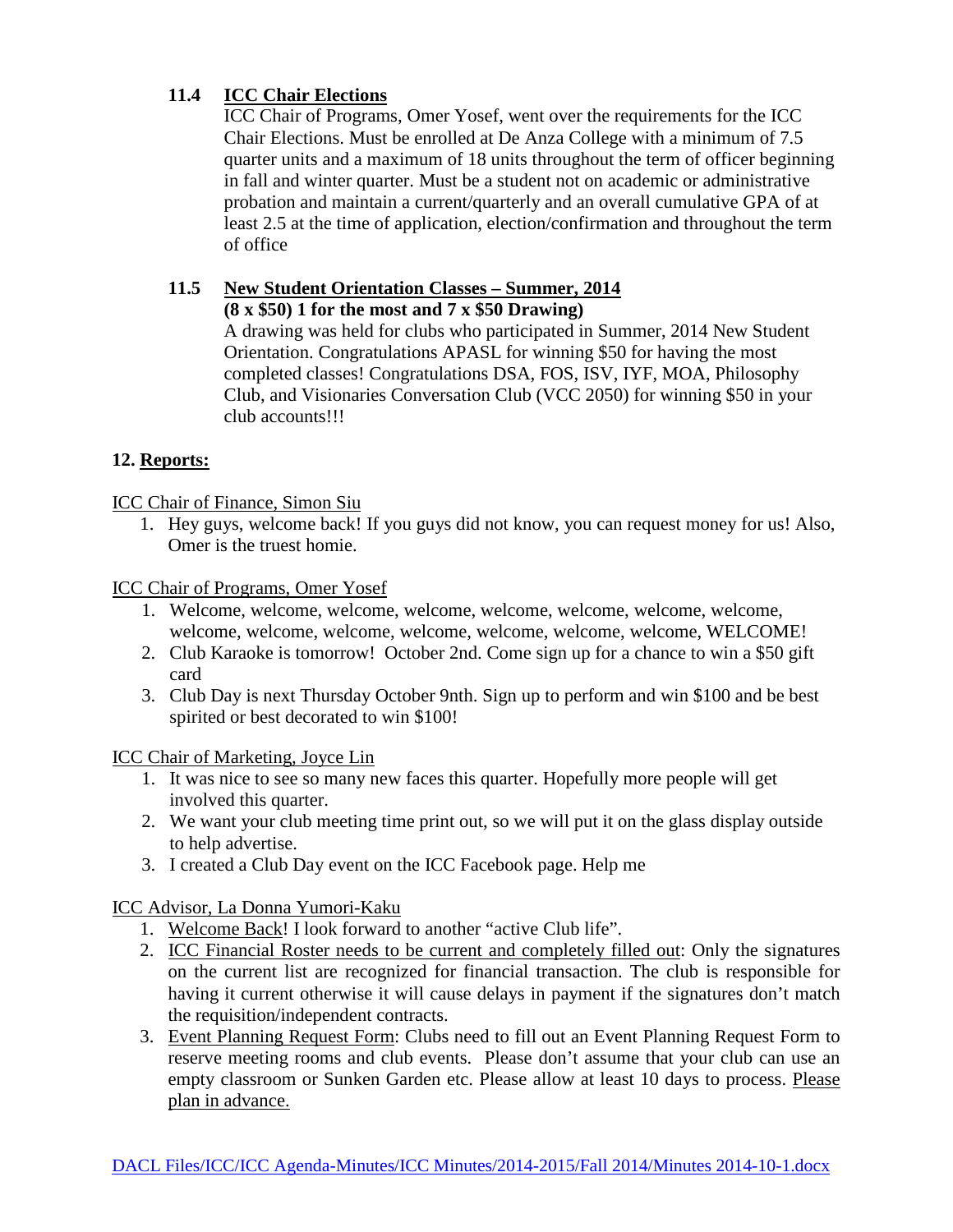- 4. Club Copy Code: Please see Ricky, ICC Secretary or La Donna if your Club Financial Roster is current and that you have your Fall meeting Schedule submitted for Club Copy Code for 2014-2015. Only Club Officers or Club Advisor on current Club Financial Roster are eligible to get the code.
- 5. Club Mailbox: Please have a designated person to pick up the mail daily to avoid confusion.
- 6. De Anza Club Interest Forms: I am forwarding the emails of students who have indicated an interest in your club (from the De Anza club interest section) please be sure to contact them as soon as possible. I forward these emails only on Mon- Fri. so there may be a few days lack time when they originally sent it to me.
- 7. New Student Orientation Classes: I need student club officers and members to help me with the

classes as group leaders/presenters. You will be paired up with an experienced student for presentations. Drawing for \$50 for clubs for Fall/Winter/Spring classes next

8. Spring, 2054. Sign up and I will send you emails with dates/times of classes.

#### **13. Announcements**

Green Party – Cross Club Promotion: Flyers!?

## **14. Roll Call**

|    | <b>Active Club</b>                                     | <b>Present</b> | <b>Absent</b> | Probation. P | <b>Probation. AB</b> |
|----|--------------------------------------------------------|----------------|---------------|--------------|----------------------|
| 1. | 4 Elements Hip Hop                                     | ✓              |               |              |                      |
| 2. | <b>Active Community Engagement</b>                     |                | ✓             |              |                      |
|    | Club (ACE)                                             |                |               |              |                      |
| 3. | Anime Club                                             | ✓              |               |              |                      |
| 4. | Anti-Bullying Club (ABC)                               | ✓              |               |              |                      |
| 5. | Apple-N-Droid                                          |                |               | ✓            |                      |
| 6. | Asian Pacific American                                 |                |               |              |                      |
|    | Students for Leadership<br>(APASL)                     |                |               |              |                      |
| 7. | Auto Technology                                        | ✓              |               |              |                      |
| 8. | <b>Badminton Club</b>                                  | ✓              |               |              |                      |
| 9. | <b>Ballet Folklorico</b>                               | ✓              |               |              |                      |
|    | 10. Cheer and Dance Team                               | ✓              |               |              |                      |
|    | 11. Chinese Student Association<br>(CSA)               | ✓              |               |              |                      |
|    | 12. Christians on Campus                               | ✓              |               |              |                      |
|    | 13. Circle K                                           |                | ✓             |              |                      |
|    | 14. Cross Cultural Partners Club<br>(CCPC)             | ✓              |               |              |                      |
|    | 15. DECA                                               |                |               | ✓            |                      |
|    | 16. Desi Student Association (DSA)                     | ✓              |               |              |                      |
|    | 17. Design and Manufacturing<br>(D&M)                  | ✓              |               |              |                      |
|    | 18. Developers' Club                                   | ✓              |               |              |                      |
|    | 19. Economics Cluc                                     | ✓              |               |              |                      |
|    | 20. Elite Dance Club                                   | ✓              |               |              |                      |
|    | 21. Engineering and Technology<br>Club (ETC)           | ✓              |               |              |                      |
|    | 22. Environment Economy and<br>Computer Science (ECCS) |                |               |              | ✓                    |
|    | 23. Fellowship of Overseas<br>Students (FOS)           | ✓              |               |              |                      |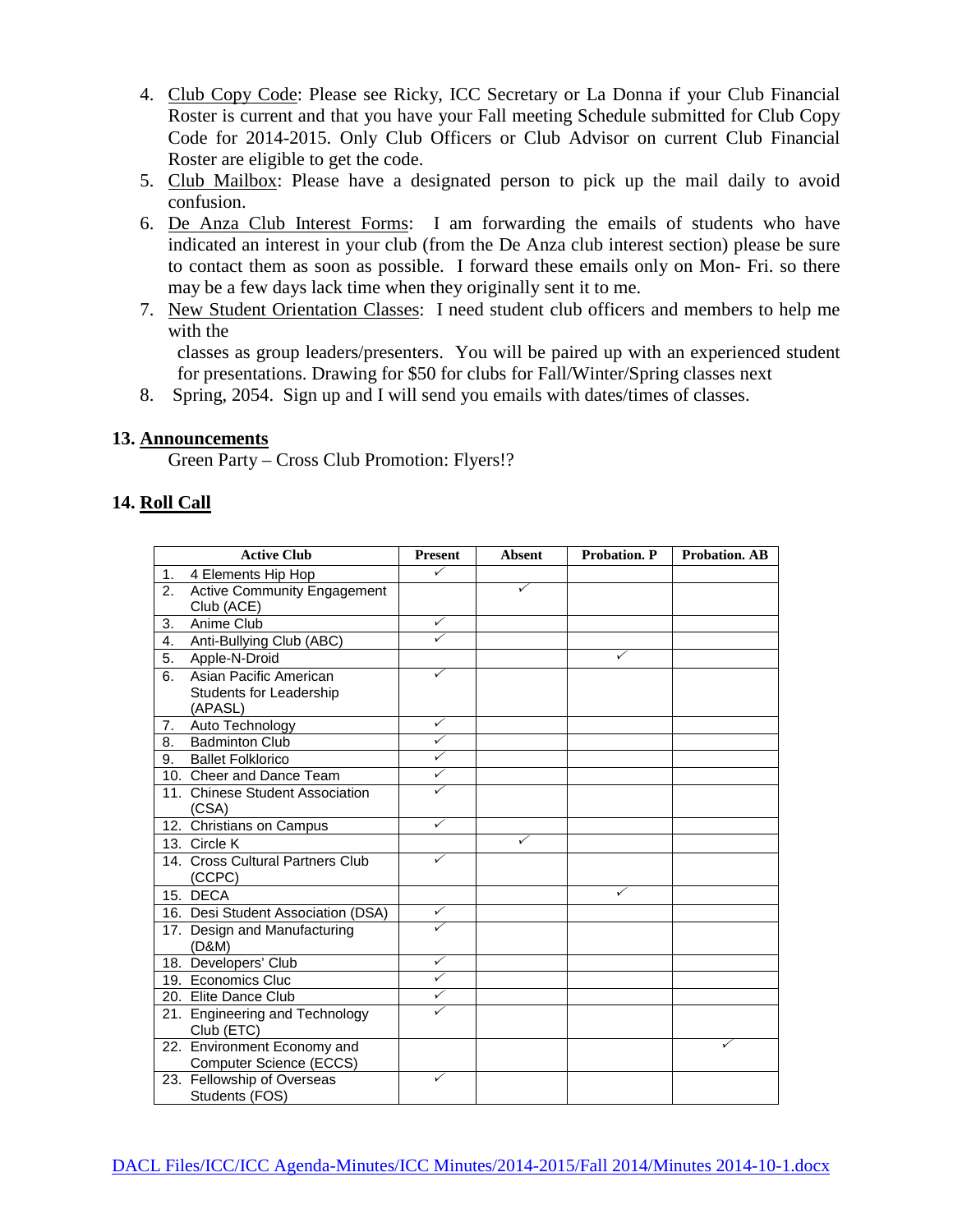| <b>Active Club</b>                                                        | <b>Present</b>          | Absent | Probation. P | <b>Probation. AB</b> |
|---------------------------------------------------------------------------|-------------------------|--------|--------------|----------------------|
| 24. Film Society                                                          |                         | ✓      |              |                      |
| 25. Food Club                                                             |                         | ✓      |              |                      |
| 26. Future Business Leaders of<br>America (FBLA) - Phi Beta<br>Lambda     |                         | ✓      |              |                      |
| 27. Global Financial Analysts (GFA)                                       |                         |        | ✓            |                      |
| 28. Grace Fellowship                                                      | ✓                       |        |              |                      |
| 29. Green Party                                                           | ✓                       |        |              |                      |
| 30. Inclusability                                                         | ✓                       |        |              |                      |
| 31. Integral Movement for AB 540<br>Student Success (I.M.A.S.S)           | ✓                       |        |              |                      |
| 32. International Student Volunteers<br>(ISV)                             | ✓                       |        |              |                      |
| 33. International Youth Fellowship<br>(IVF)                               | ✓                       |        |              |                      |
| 34. InterVarsity Christian Fellowship                                     | ✓                       |        |              |                      |
| 35. Iranian Student Association<br>(ISA)                                  |                         | ✓      |              |                      |
| 36. Japanese American Association<br>(JAA)                                | $\checkmark$            |        |              |                      |
| 37. K-Pop Dance Club                                                      | ✓                       |        |              |                      |
| 38. Korean Student Association<br>(KSA)                                   | ✓                       |        |              |                      |
| 39. Latino/a Empowerment at De<br>Anza (LEAD!)                            | ✓                       |        |              |                      |
| 40. Leo Club De Anza                                                      | ✓                       |        |              |                      |
| 41. Marketing Club                                                        | ✓                       |        |              |                      |
| 42. Mathematics Club                                                      | ✓                       |        |              |                      |
| 43. Medical Outreach Association                                          | ✓                       |        |              |                      |
| 44. New-Lon-Kong                                                          |                         | ✓      |              |                      |
| 45. Outdoor Club                                                          | ✓                       |        |              |                      |
| 46. Permias Indonesian Student<br>Organization (PISO)                     |                         |        |              |                      |
| 47. Philosophy Club                                                       | $\checkmark$            |        |              |                      |
| 48. Psychology Club                                                       | ✓                       |        |              |                      |
| 49. Radical Vegans                                                        |                         |        |              | ✓                    |
| 50. Rainbow Club                                                          | ✓                       |        |              |                      |
| 51. SACNAS, De Anza Chapter<br>52. Saltworks Christian Fellowship         | $\overline{\checkmark}$ |        |              |                      |
| 53. Second Journey                                                        | ✓                       |        |              |                      |
| 54. Shotokan Karate                                                       | ✓                       |        |              |                      |
| 55. Start Up Competition                                                  |                         | ✓      |              |                      |
| 56. Student Nurses Organization<br>(SNO)                                  | ✓                       |        |              |                      |
| 57. Students for Justice (SFJ)                                            | ✓                       |        |              |                      |
| 58. T-Tennis Club                                                         | ✓                       |        |              |                      |
| 59. Taiwanese Student Association<br>(TSA)                                | ✓                       |        |              |                      |
| 60. Team HBV                                                              | ✓                       |        |              |                      |
| 61. The Art of Fashion Design<br>(TAFD)                                   | ✓                       |        |              |                      |
| 62. The Tribe                                                             | ✓                       |        |              |                      |
| 63. United Nations International<br>Children's Emergency Fund<br>(UNICEF) |                         |        |              |                      |
| 64. Vietnamese Student<br>Association (VSA)                               | ✓                       |        |              |                      |